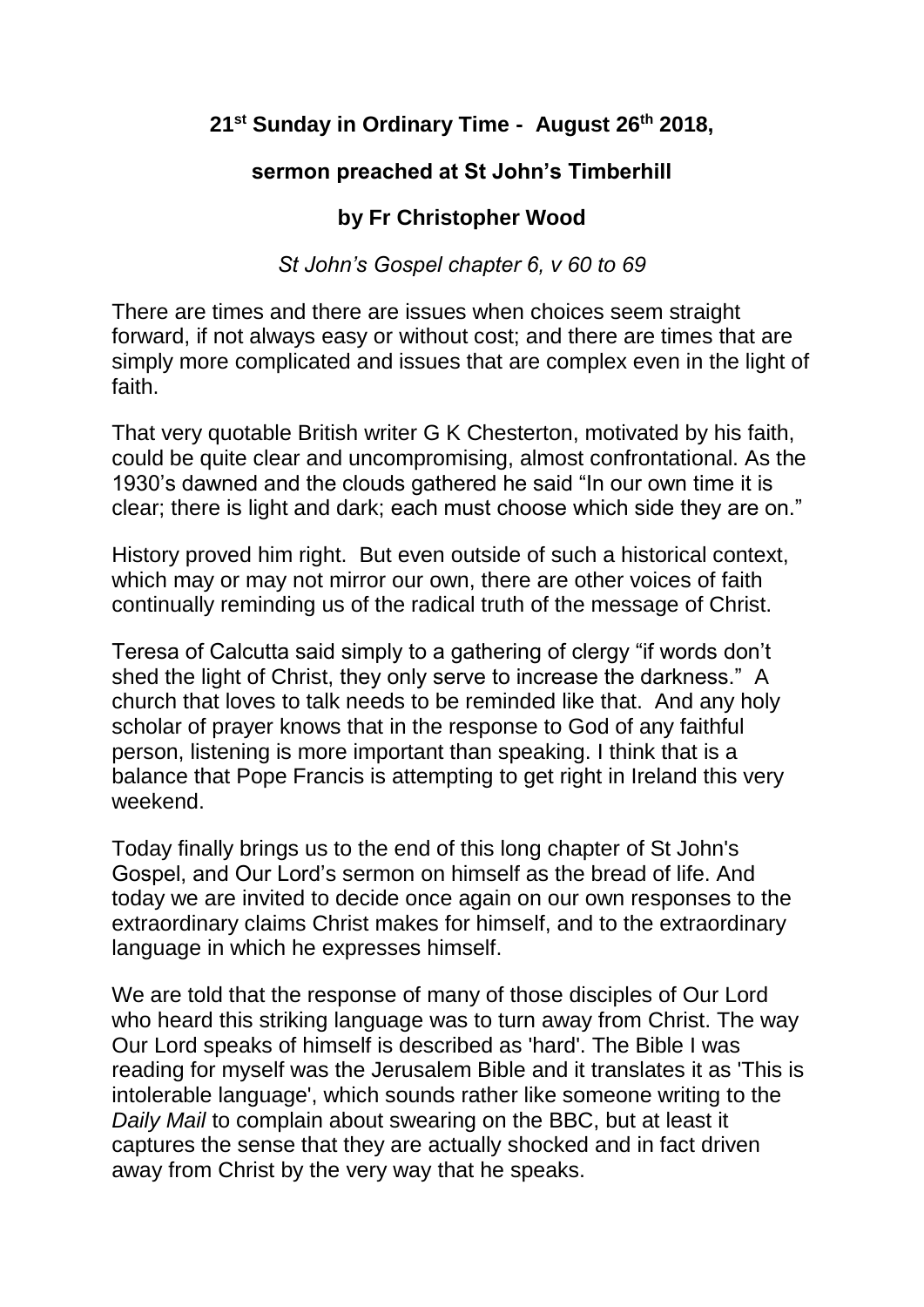And, do you know, this is quite understandable: we've been told that we must eat the flesh of Christ and drink his blood, or we cannot have life in us. The Lord's flesh and blood are life-giving because he himself is sent by the Father and draws life from the Father. This encapsulates the central mystery of Christ's identity. He is at once absolutely flesh and blood, as we are, living and breathing, sweating and thirsting when it's hot, bleeding when he is pierced and dying when he is hung on the tree.

But at the same time he is absolutely united to His heavenly Father, eternally bound up with him and the Holy Spirit the source of all life, all existence. Completely enfolded as Julian of Norwich would say.

Most extraordinary of all, though, is that he invites all people to share in this mysterious union with the Father through sharing, in the most intimately physical act of eating and drinking, in his human life, his human death and his human rising from the dead. This invitation is given, in this sermon recorded by St John, in words both beautiful and horrifying, both wonderful and appalling. We are used to them as people of faith which is reassuring but it also leads us to lose the impact of just how shocking all of this was to the first hearers of the Gospel.

Our Lord actually emphasizes his point by changing the word for "eat" into the word for "chew" at this point. He intends to shock. He is almost saying "Chew on that……….these are indeed hard words and hard choices.

And you can see from to-day's Gospel that it led people, there and then, to decide. To make a choice.

Little wonder, then, that the majority turn away. This invitation seems too magnificent to be real and too ghastly to accept. As it was in the beginning, so it is now: if the Christian Gospel is preached authentically, preached as it was first preached, it will inevitably meet with this reaction, and we know that it has done so since the earliest days of the Church. Pretty cribs and Messy church and the like all have their place no doubt, but the church MUST preach a radical Gospel too if it is to be authentic to Our Lord Jesus Christ. People like Arch Bishop Oscar Romero, who knew full well that he was inviting martyrdom at his own altar in our own age, preached a Gospel that connects completely with the Christ we hear preaching in St John's Gospel to-day.

Neither should we feel ashamed when we hear of these listeners in today's Gospel, if this same reaction rises in our hearts too. The mystery of who Christ is, and of the life he offers us, is deeper than the ocean